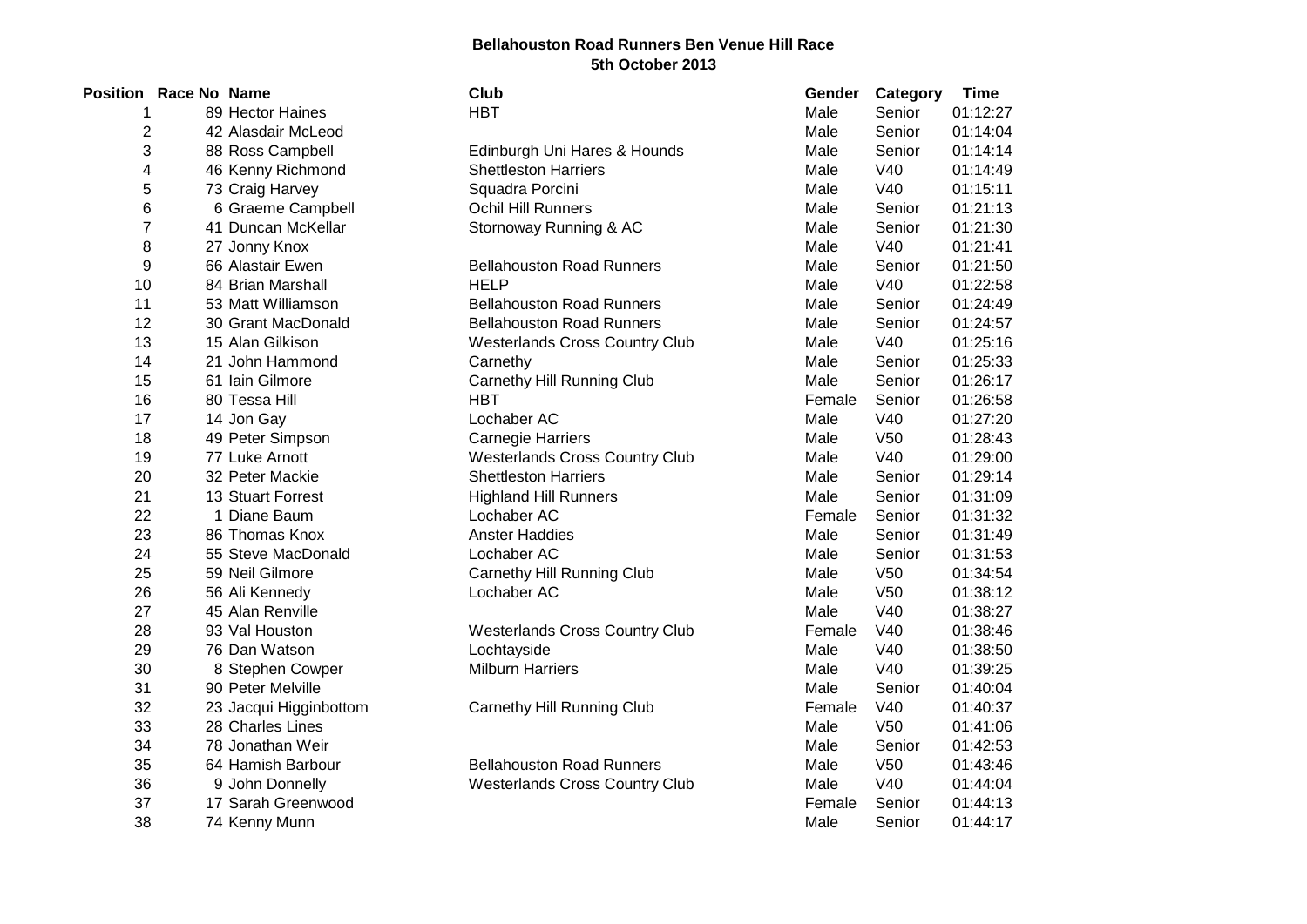## **Bellahouston Road Runners Ben Venue Hill Race 5th October 2013**

| 39 | 68 Elsie Downham     | <b>Bellahouston Road Runners</b>      | Female | Senior          | 01:44:46 |
|----|----------------------|---------------------------------------|--------|-----------------|----------|
| 40 | 24 Martin Hulme      | Corstorphine Aac                      | Male   | <b>V60</b>      | 01:44:52 |
| 41 | 47 Jim Robinson      | <b>Bellahouston Road Runners</b>      | Male   | V <sub>50</sub> | 01:45:04 |
| 42 | 72 John Moffat       | <b>Highland Hill Runners</b>          | Male   | V <sub>50</sub> | 01:45:20 |
| 43 | 34 Ian Marshall      | Dunoon Hill Runners                   | Male   | V40             | 01:45:33 |
| 44 | 44 Frazer Munro      | <b>Carnegie Harriers</b>              | Male   | V40             | 01:45:41 |
| 45 | 3 Brian Brennan      | <b>Westerlands Cross Country Club</b> | Male   | V <sub>50</sub> | 01:45:49 |
| 46 | 65 Dougie Milligan   | Solway                                | Male   | <b>V60</b>      | 01:45:53 |
| 47 | 7 Ben Cooling        | <b>Fit4less Perth</b>                 | Male   | Senior          | 01:46:45 |
| 48 | 25 Stephen Johnston  | <b>Milburn Harriers</b>               | Male   | V <sub>50</sub> | 01:46:49 |
| 49 | 33 Graham Macnab     | Lochaber AC                           | Male   | V <sub>50</sub> | 01:47:24 |
| 50 | 63 Kevin Davie       | <b>Carnegie Harriers</b>              | Male   | Senior          | 01:47:33 |
| 51 | 22 Bryony Harding    | Tring RC                              | Female | Senior          | 01:47:46 |
| 52 | 26 Karen Kealey      | Ochil Hill Runners                    | Female | V40             | 01:48:08 |
| 53 | 10 George Douglas    | <b>Westerlands Cross Country Club</b> | Male   | V40             | 01:48:14 |
| 54 | 40 Angus McKellar    | Stornoway Running & AC                | Male   | V40             | 01:48:18 |
| 55 | 39 Ken Mcinnes       |                                       | Male   | V40             | 01:48:35 |
| 56 | 79 Angus Bowman      | <b>Lomond Hill Runners AAC</b>        | Male   | V <sub>50</sub> | 01:49:24 |
| 57 | 83 Stuart Brodie     | Ochil Hill Runners                    | Male   | Senior          | 01:49:44 |
| 58 | 82 Iain Smith        |                                       | Male   | Senior          | 01:50:32 |
| 59 | 70 Simon Johnson     | Ochil Hill Runners                    | Male   | V40             | 01:50:47 |
| 60 | 87 Shaun Coyle       |                                       | Male   | V <sub>50</sub> | 01:52:14 |
| 61 | 20 John Hamer        | <b>Westerlands Cross Country Club</b> | Male   | V <sub>50</sub> | 01:53:33 |
| 62 | 48 Andrew Sim        | <b>Carnegie Harriers</b>              | Male   | V40             | 01:54:04 |
| 63 | 50 David Stakes      | <b>Bellahouston Road Runners</b>      | Male   | V <sub>50</sub> | 01:54:55 |
| 64 | 92 Michael Lindsay   |                                       | Male   | Senior          | 01:55:17 |
| 65 | 91 Mark Ferguson     |                                       | Male   | Senior          | 01:56:01 |
| 66 | 43 Gordon Morrison   | <b>Strathearn Harriers</b>            | Male   | V <sub>50</sub> | 01:56:34 |
| 67 | 71 Jamie Howie       | Lochtayside                           | Male   | Senior          | 01:57:51 |
| 68 | 16 Hamilton Semple   | <b>Westerlands Cross Country Club</b> | Male   | V <sub>50</sub> | 01:58:39 |
| 69 | 18 John Grewar       |                                       | Male   | V40             | 02:01:55 |
| 70 | 2 Tom Bowie          | <b>Carnegie Harriers</b>              | Male   | V60             | 02:02:56 |
| 71 | 38 Ronnie McGavock   | <b>Bellahouston Road Runners</b>      | Male   | V <sub>50</sub> | 02:03:35 |
| 72 | 57 Stephen Greer     | Carnethy Hill Running Club            | Male   | V <sub>50</sub> | 02:05:08 |
| 73 | 29 Digby Maass       | Carnethy Hill Running Club            | Male   | V60             | 02:05:49 |
| 74 | 85 Sarah Knox        | Tri Club Edinburgh                    | Female | Senior          | 02:07:00 |
| 75 | 31 John MacEwan      | <b>Ochil Hill Runners</b>             | Male   | V40             | 02:09:31 |
| 76 | 75 Rosanna MacDonald |                                       | Female | Senior          | 02:09:54 |
| 77 | 62 Neil Campbell     | Carnethy Hill Running Club            | Male   | V <sub>50</sub> | 02:10:14 |